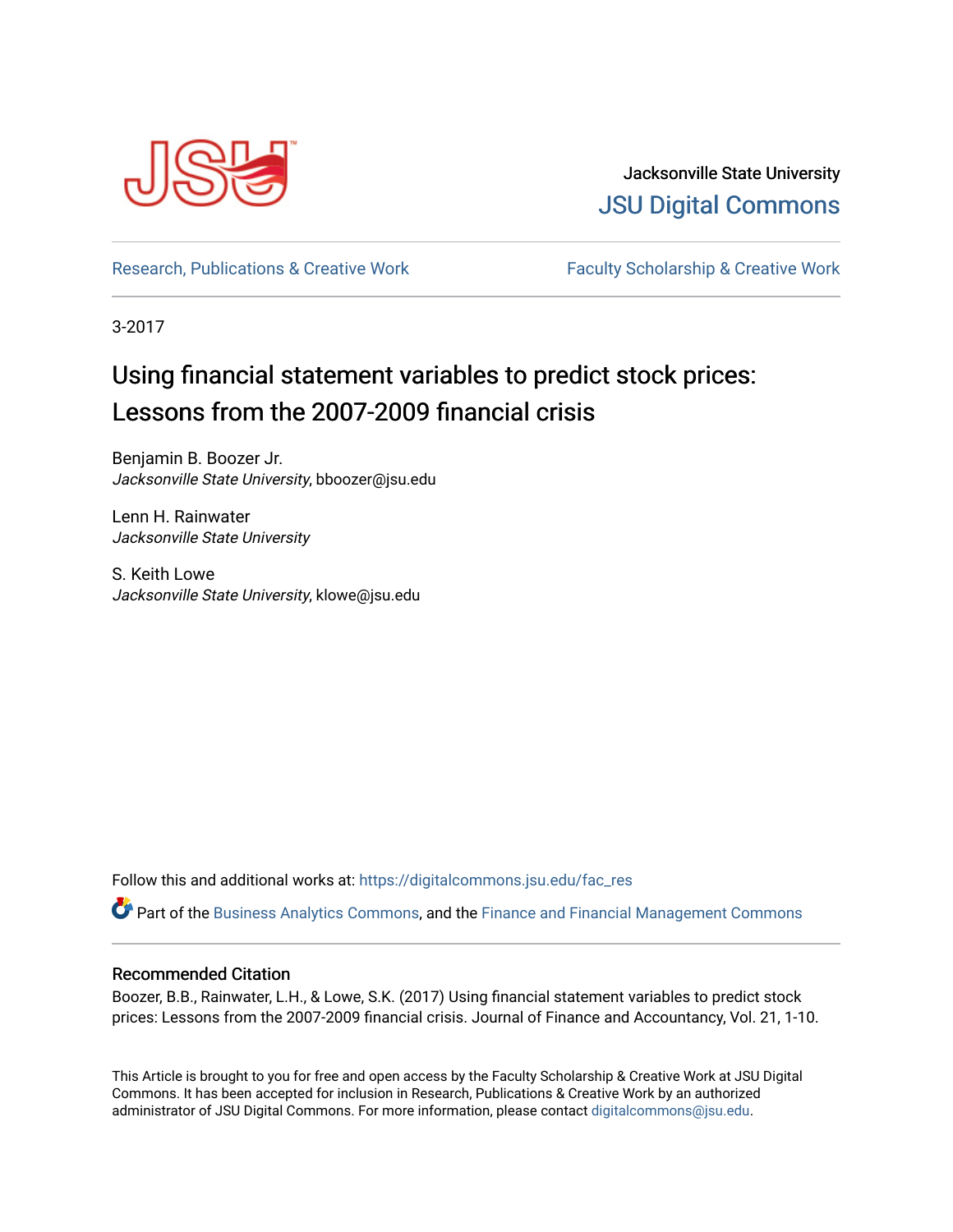# **Using financial statement variables to predict stock prices: Lessons from the 2007-2009 financial crisis**

Benjamin B. Boozer, Jr. Jacksonville State University

Lenn H. Rainwater Jacksonville State University

S. Keith Lowe Jacksonville State University

### **ABSTRACT**

 This analysis considers balance sheet, income statement, and cash flow account ratios in measuring the impact of the 2007-2009 financial crisis on the stock prices of American companies. Fourteen companies that trade on S & P 500 were selected for the model and data gathered for the ten years of the analysis, 2004-2013. Results indicate a mixed relationship on the predictive power of financial statement analysis on stock prices before and after the financial crisis. Size of the company and sales were both strong predictors. Liquidity has a small impact through net working capital, but the post intervention counter variable suggests that the general trend in stock was higher after the crisis. The model concludes that the existing predictive ability holds for the financial statement variables analyzed, and finds that changes in account variables did not foretell stock price correction nor concurrently signal directional price movement as a result of the crisis. 'n

**Keywords:** Stock price, financial crisis, equity valuation, financial statements

Copyright statement: Authors retain the copyright to the manuscripts published in AABRI journals. Please see the AABRI Copyright Policy at http://www.aabri.com/copyright.html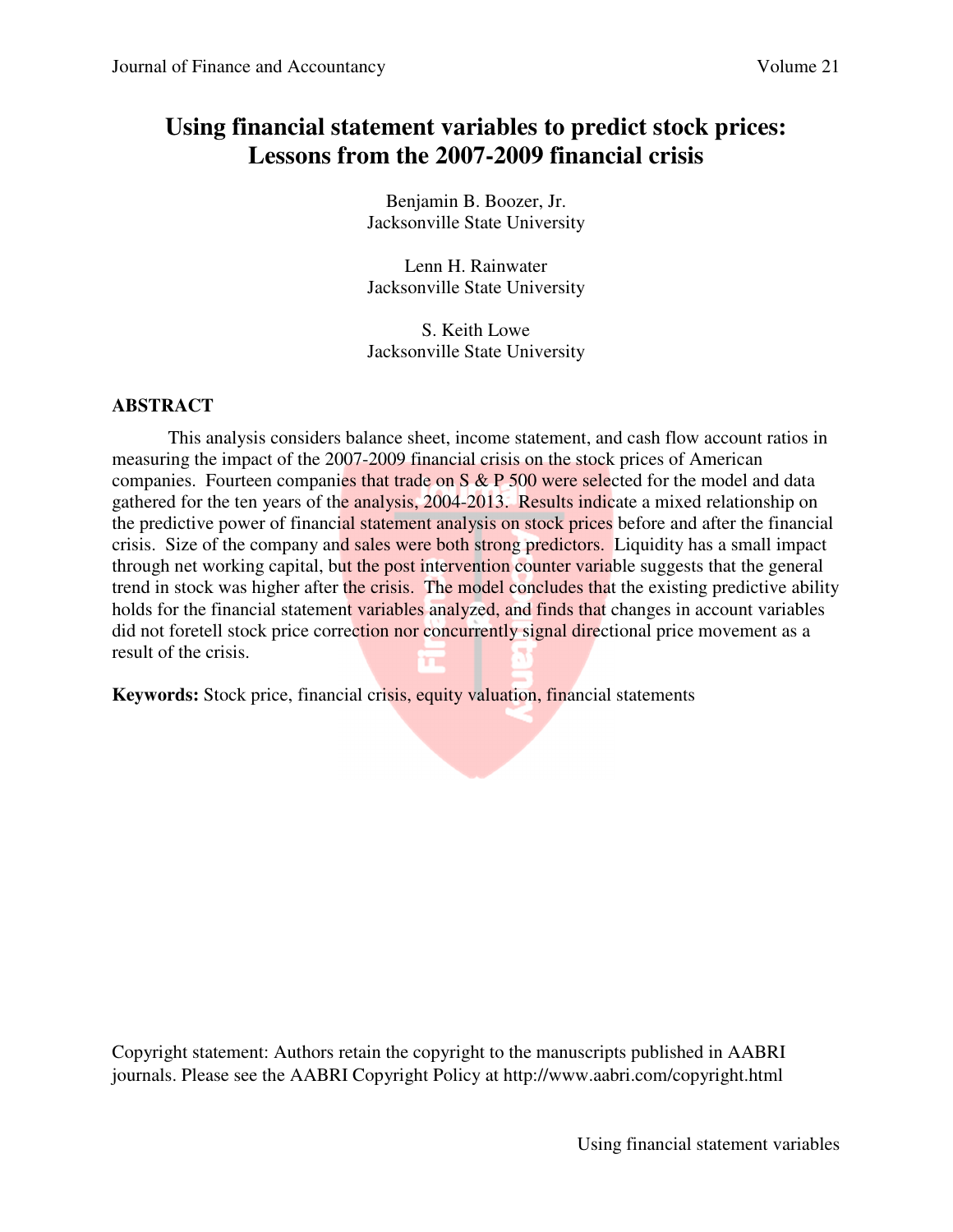#### **INTRODUCTION**

The financial crisis (Great Recession) of  $2007 - 2009$  was a shock to the financial system in the U.S. and abroad. Businesses failed, corporate profits plunged, and the fragility of the linkages between supply of and demand for money were brought to the fore. A primary impetus was the real estate bubble that arose from public policy initiatives in the 1970s, with roots going back to post Depression years deregulation that allowed many financial instruments to ultimately become toxic. Risk and risk aversion were rarely considered during boom years, as asset prices seemed to always increase, but became the epitome of the failures to consider wise financial strategies (Nordhaus, 2002).

Publicly traded firms are valued in a market exchange of buyers and sellers in considering the long term, intrinsic value of its share price. A market analysis is a function of the financial health of a company as stated on its financial statements. Typical financial statement variables include those accounts in an income statement, balance sheet, or statement of cash flows. Those accounts offer predictor variables that may be used in pricing a share of a firm's equity (Ehrhardt and Brigham, 2011, pp. 49-58).

As a result of the financial crisis the predictive capacity of these variables was questioned. Variables that were statistically significant predictors of stock price per share before the crisis may no longer be a viable predictor, and variables that were not statistically significant predictors may now have a correlation. To this extent that this relationship occurs suggests that the crisis disrupted basic valuation metrics that are used by analysts (Summers, 1986).

This research offers an analysis of financial statement variables in predicting stock prices. We contend that previous financial linkages may have been disrupted by the crisis and no longer offer the same predictive capacity or directional impact. This is not to say that fundamental analysis no longer has a place in corporate valuation, but rather reintroduces how analysts must consider each financial statement variable in developing a valuation model.

There are numerous possible approaches to this concern. Daghestani, Payne and Castater (2013) place emphasis on firm size. Giannikos, Guirguis, and Suen (2013) introduced pre and post crisis analysis with a measure of risk through Credit Default Swaps (CDS) spread. Macroeconomic effects also affect equity valuation (Velinov and Chen, 2015), but prices may revert to a mean price per share when considered with earnings yield (Bali, Demirtas and Tehranian, 2008). The focus of this research is more specifically on financial statement variables in a study of the firm, and less on larger effects from outside forces.

The research is arranged as follows: a literature review of relevant analyses that support the work of others and define the emerging field of research pre and post financial crisis; a methodology section that explains and develops a regression model to select and measure financial statement variable effects before and after the financial crisis; and analysis section that interprets the results and offers strengths and weaknesses of the research and possible directions for future analysis; and finally a list of references of works cited in the analysis.

#### **LITERATURE REVIEW**

The economic crisis of 2008 followed the 2001 recession, both of which experienced a decline in economic activity over a period of time. However, both have differences in causation, duration, and impact. Nordhaus (2002) categorized economic downturns into five categories ranging from Category I as a "pause in economic activity" – and where he placed the 2001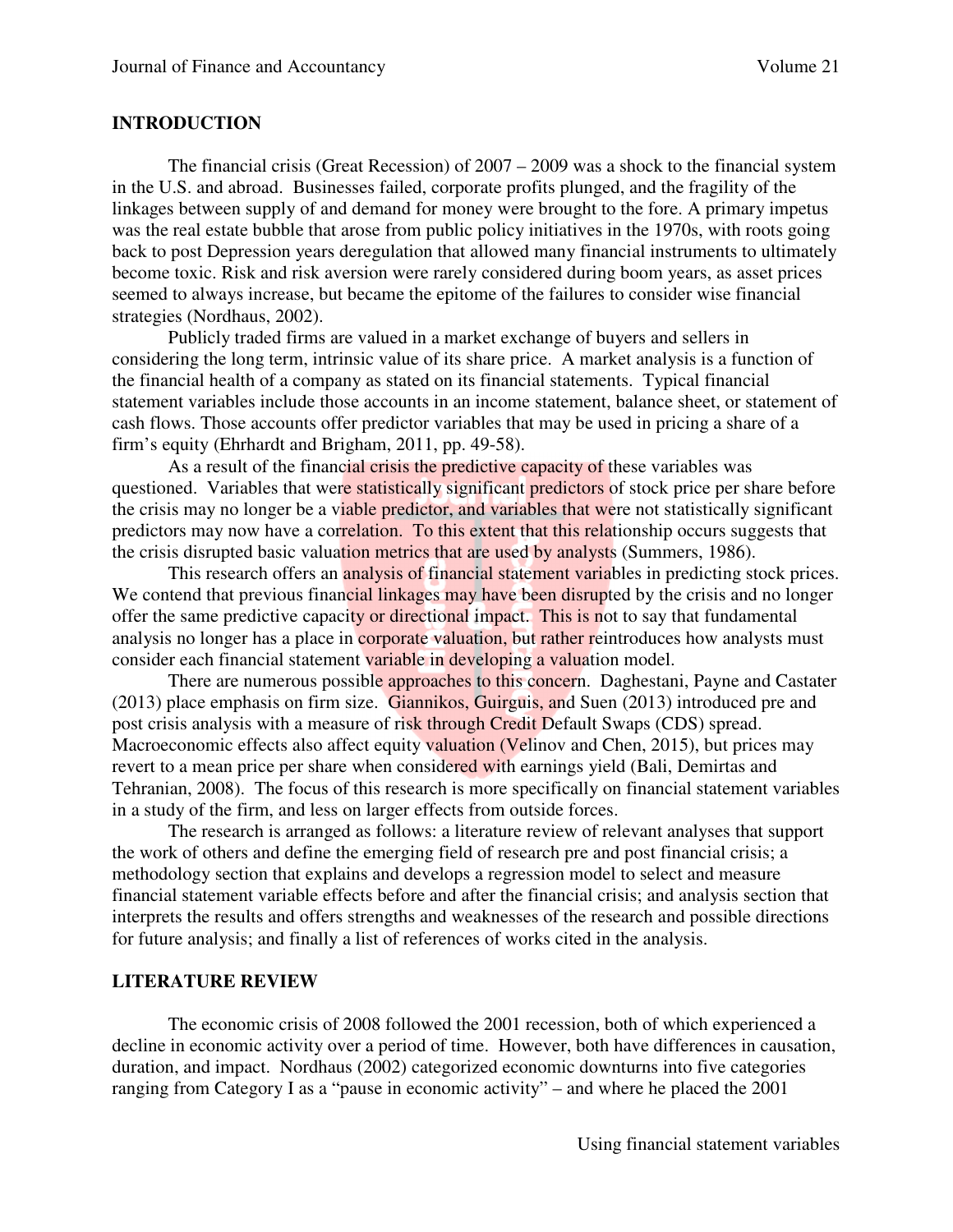recession – to Category V as the depression of the 1930s. The 2008 recession would probably be categorized as a Category IV – "deep and prolonged recession" similar to the 1980-1982 economic downturn (p. 206). Also, the 2008 crisis was caused by different factors in the financial market. Nordhaus discusses a contributing cause of the 2001 recession as the elusive concept of profit and how accounting procedures and "financial finagling" impacted company values. The real yield on equities was at its lowest in the previous 50 years due to overvaluation of real profits.

In the years prior to 2008, Spiegel (2011) noted that lenders began issuing higher-risk mortgages where income verification was not required, no or little down payments were collected, and adjustable mortgages that would result in a future high loan-to-value ratio. Housing prices went up as demand increased. But then the rate of default increased as housing prices started to decline, adjustable mortgages increased beyond the capacity of the borrower to pay, and unemployment increased. Many lenders originated the low-cost loans, then sold them into the financial market using the proceeds to repeat the process (p. 1775). Another contributing factor was the 1977 Community Reinvestment Act whereby banks were encouraged to make loans in low- to moderate-income area, which were more likely to default during the crisis (p.1775). While the financial crisis had a significant impact on lenders and investors, it also affected corporate borrowers as the banks tightened their lending policies on long- and short-term credit. From a corporate viewpoint, the CFO must find ways to manage the firm's liquidity. Larger firms that use the bond market for their capital found that the pricing was problematic (p. 1777).

Demyanyk and Van Hemert (2011) found that the belief that the mortgages that caused the subprime mortgage crisis were mostly limited to the low-documentation mortgages was not the case. The poor performing loans were across all segments – fixed-rate, cash-out, refinancing, full-documentation, etc. – and that it was the timing of these loans in 2006 and 2007 that showed a much higher delinquency rate (p. 1849). The "sub-prime" mortgages are those that characterize the borrower's credit ability (FICO score of less than 660), the lender's specialty (high-cost loans), and type of mortgage contract (no money down or no documentation required). All of which were at high risk to default (p. 1853). As investors demanded more private mortgagebacked securities, this led to an increase in the subprime share of the mortgage market (from about 8% in 2001 to 20% in 2006) and in the securitized share of the subprime mortgage market (from 54% in 2001 to 75% in 2006). Home prices continued to escalate even though there were indications of a boom-bust possibility (p, 1875).

Looking at the causes of the crisis, Brunnemeir (2008) explains that it began with the transformation from the traditional "buy and hold" mortgage lending to an "originate and distribute" system where the mortgages were then placed into pools, segregated into tranches based upon the loan quality and then resold through securitization (p. 2). Investors purchased these short-term assets since they were backed by a pool of mortgages as collateral (p. 4). Demand increased and housing prices followed. Purchasers of the securitized bonds could protect themselves through the purchase of credit default swaps (p. 4). The increase in subprime mortgage defaults first observed in February 2007 was the beginning of the liquidity crisis – both market and funding liquidity (p. 8).

Daghestani, Payne and Castater (2013) studied the risk-return profiles of certain firms rated by Value Line as having the strongest price growth persistence during the year 2008. They concluded that "the greater the firm's values for financial strength, and the greater the size of the firm, the more likely the firm would have a very high level of price growth persistence" (p. 8).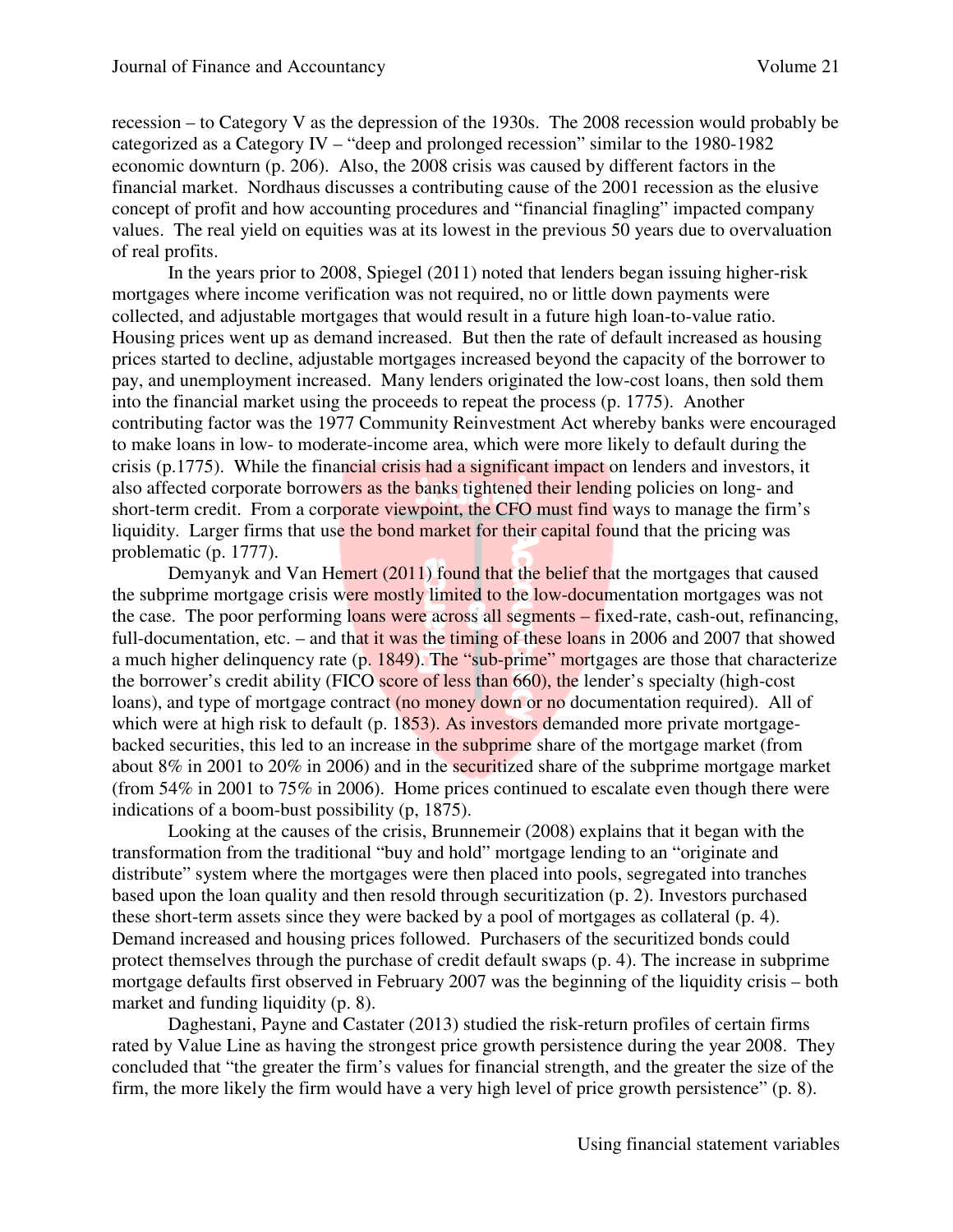Their research found that the ratio of market value to book value of firms was not indicative of price growth continuation (p. 9). Most investors use as one of many determinants for the value of a company stock the expected growth in price of the common stock. The actual continuation rather than the size of growth has become important in the selection of securities by institutional investors and managers. However, studies of the continuation of growth have sometimes ignored macroeconomic factors such as an economic recession that can cause inventories to remain stagnant, expenditures to decrease, and revenues and cash flow cannot meet current obligations.

Also Payne, Wiggenhorn, and Daghestani (2008) determined that the Value Line Safety Rating of stocks was the leading variable of common stock price level stability during the 2000 and 2001 recession. Even though the causes of the 2000 recession were different from the 2008 recession, they evaluated stock price stability during a recession period in general. Other contributing variables that indicated a likeliness of stock price stability included price earnings growth ratio, the degree of operating leverage or long-term debt to capital. They also determined that earnings predictability was not associated with price stability (p. 89).

Estrella and Mishkin (1998) utilized certain financial variables – interest rates, interest rate spreads, stock price indices, and monetary aggregates - to predict a recession of the U.S. economy and compared them with results from leading macroeconomic indicators. Their results indicate that using the yield curve spread and stock prices can be useful in macroeconomic predictions and are the most useful financial indicators (p. 46).

Stock price movements have previously been categorized into changes in expectations about future dividends and returns. Low-frequency movement information in both is found in the stock prices and not the series themselves. Balke and Wohar (2006) found that movements in the price-dividend ratio are very persistent yet neither real dividend growth nor excess returns are persistent (p 77). Using a five-variable VECM/VAR analysis, they concluded that there was evidence the real dividend growth or excess returns if non-stationary, but both are not. They acknowledge that market expectations about possible changes in the future real dividend growth may be more important in stock price determination than previously thought (p. 77).

Bali, Demirtas and Tehranian (2008) analyzed earnings and expected returns at the firm level, industry level and market level and found that there is a significantly positive relation at the firm level but flat at the market level. When tested at the industry level of 17 portfolios, there is no significant relation. Yet when tested at 48 portfolios of the industry, the weak positive relation of earnings and expected returns of the 17 then becomes strongly positive for the 48 portfolios. Thus there is no market-level predictability when the market is decomposed in 17 portfolios but a significantly positive relation between earnings and expected returns in the 48 industry portfolios. Additionally, the strong positive relation is the same when the market is decomposed into individual firms. Their conclusion is that the "mean reversion of stock prices as well as the earnings' correlation with expected stock returns are responsible for the forecasting power of earnings yield (p. 682).

Velinov and Chen (2015) examined the issue that the fundamental value of stock prices should be based upon macroeconomic activities. Using a bivariate SVAR model, they captured the fundamental and non-fundamental shocks to stock prices in six countries. Their data showed a rise in equity prices throughout the mid-1990s as a result of a correction to an undervaluation. Then after the correction, there was an overvaluation with respect to their fundamentals. Since the 2008 crisis, they observed that equity prices fell in line with their fundamental values (p. 16).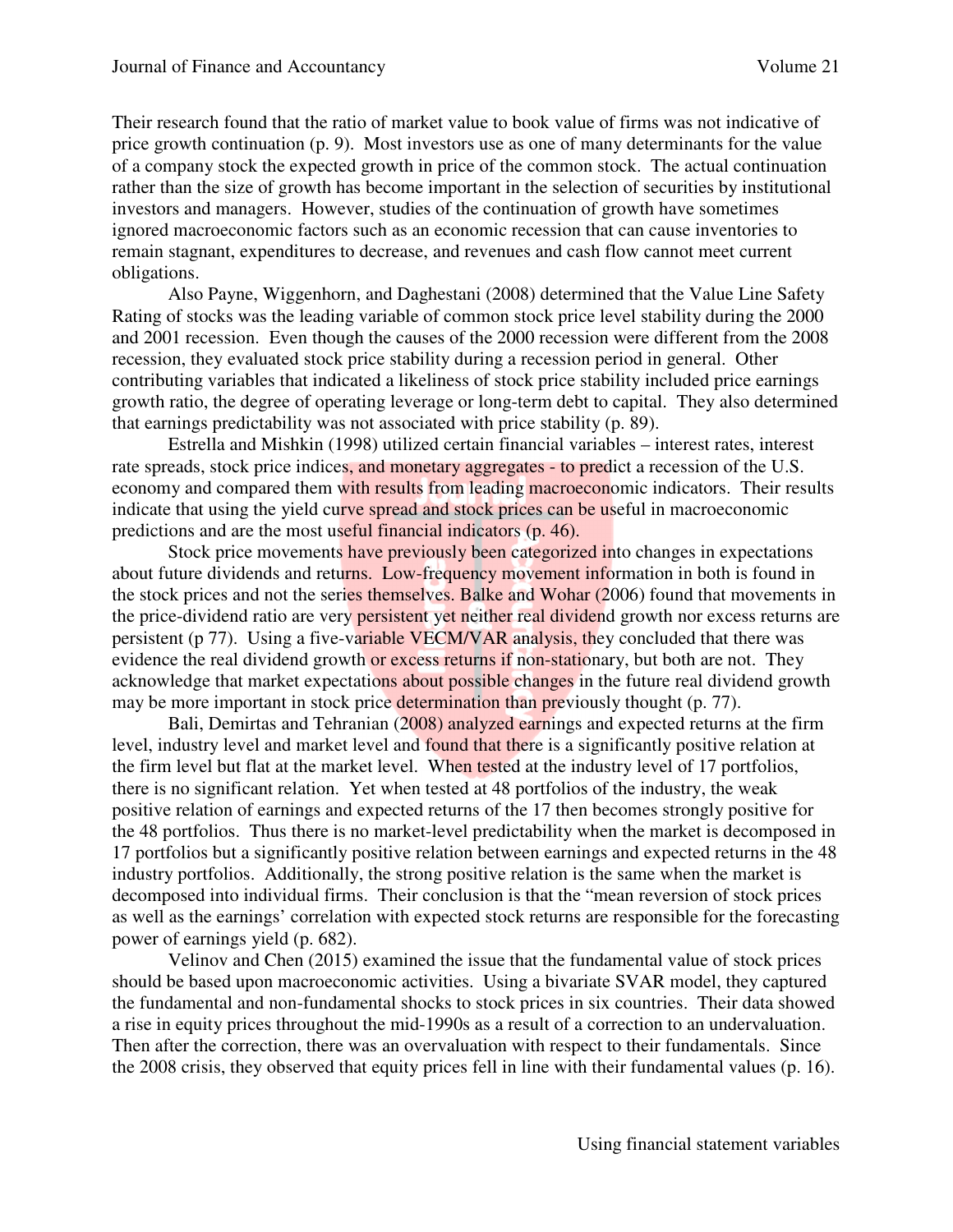Price discovery is an area of research on the process by which new information is incorporated into a group of related markets –such as the stock market, the bond market, and the CDS market – and how the equilibrium is restored in the future (p. 27). Giannikos, Guirguis, and Suen (2013) examined price discovery and found that prior to the crisis, stock prices were dominant in price discovery while during the crisis, the price of stocks dominance was reduced as the CDS spread increased in importance. Additionally, government trading regulations during the crisis were participatory in this change (p. 28).

Because the global financial crisis emanated from the US, many studies focused on the global affects. Tong and Wei (2011) examined the crisis from a global standpoint looking at emerging markets and Foreign Direct Investment vs non-Foreign Direct Investment. Their study on the volume and composition of capital flows during the crisis were dependent upon their need for external finance for working capital. While volume of capital flows had little effect, the composition was significant (p. 2024).

 Aizenman and Pasricha (2012) reviewed internal and external financial stress which they define as the "pressure of capital outflows and pressure inducing declines in stock markets and expansions in central banks' balance sheets" (p. 347).

#### **METHODOLOGY**

# **Journal**

The model consists of randomly selected, publicly traded firms that are listed on the S  $\&$ P 500. The analysis covers the years 2004 to 2013, inclusive, and consists of a sample of the annual, end of year stock prices for fourteen firms. Firms were selected irrespective to size, revenues, or any other characteristics other than age of existence. All firms in the model were publicly traded during each year that the analysis covers. The stock price for the firm is the dependent variable.

The predictor variables were disaggregated based on their relevance to a specific financial statement – Balance Sheet, Income Statement, and Statement of Cash Flows. Each predictor variable consists of an account within one of these financial statements. Pearson R correlation identified bivariate relationships between each financial statement variable and the dependent variable, stock price. From those relationships a multivariate model was developed.

With the focus of this research to identify to what extent that the 2007-2009 financial crisis disturbed normal, predictive relationships between the aforementioned financial categories, the model considered the time period of the analysis as follows: the years 2004 to 2007; and 2009 to 2013. The year 2008 is omitted from the multivariate analysis. The time period from 2007 to 2009 spans the years of the financial crisis, with 2008 roughly the middle of the downturn. Omitting 2008 allows the model to represent two distinct datasets for before and after the analysis without the use of dummy variables.

Two separate Ordinary Least Squares (OLS) regression equations were developed for each of the two time periods. Based on the variables chosen from the bivariate analysis of Pearson R coefficients the predictor or independent variables were selected. The independent variables used in the model are: Cash from operating activities; cash from financial activities; net sales; basic earning power; total current liabilities; and net working capital. The dependent variable for each time period was price per share of common equity from a randomly selected pool of S & P 500 firms.

#### **RESULTS**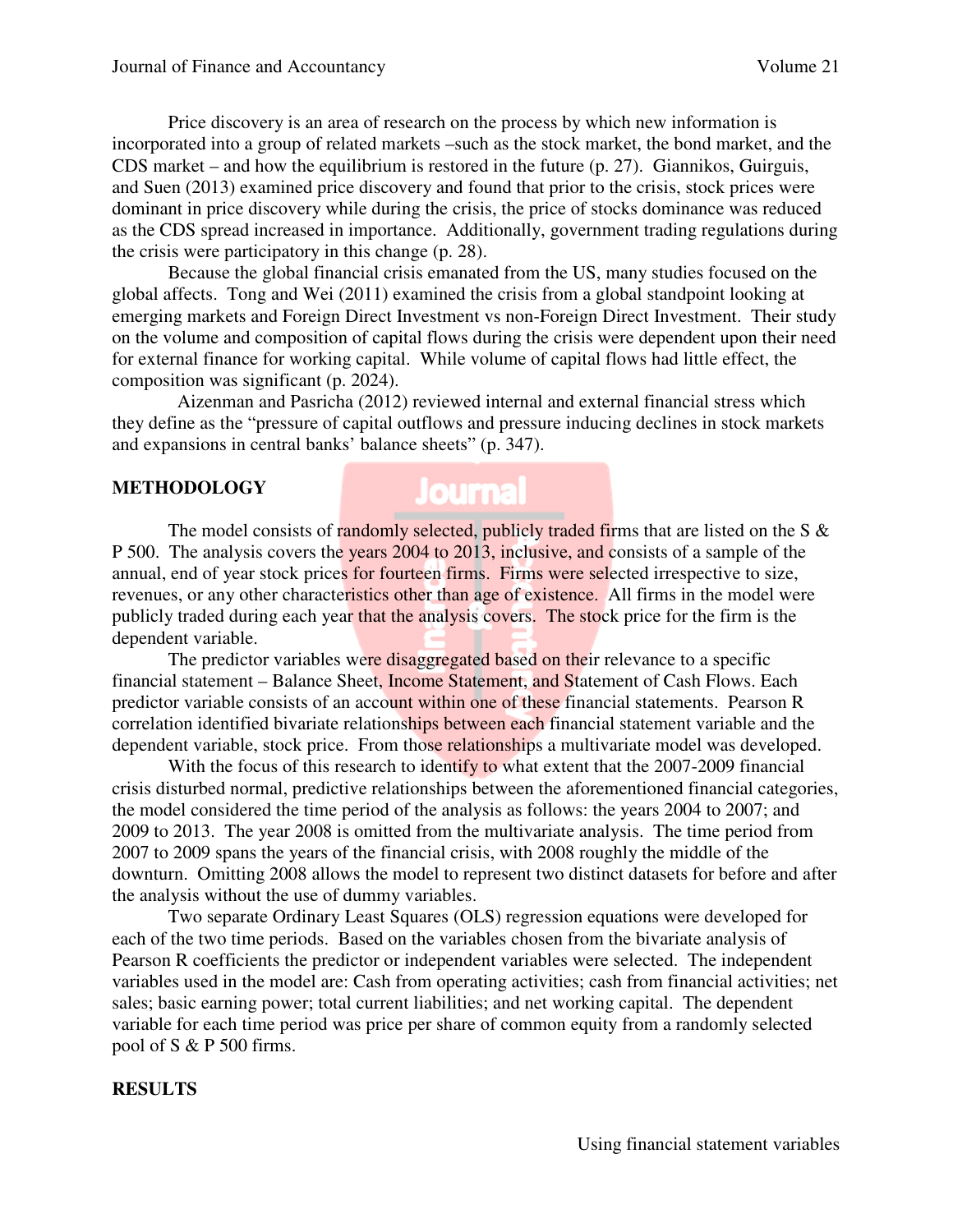The first regression model was created using stock prices from the years 2009-13 as the response variable and utilized six predictor variables to explain the relationship. Of the independent variables employed to the model, two were selected from the cash flow statement, income statement, and balance sheet, respectively. Although more variables were available, these two variables from each of the financial statements creates a proxy to make the model a more manageable size.

 The analysis of variance (ANOVA) created as part of the multiple linear regression results indicated the model was robust and significant  $(p < .01)$  when tested at a significance level of .05. The complete results of the one-way ANOVA are presented in Table 1.

A closer examination of the regression results reveal which independent variables contribute to the overall strength of the model in predicting stock price from the years 2009-13. Although the overall model is significant, only one of the six predictor variables were found to contribute significantly to the overall model. The lone robust independent variable (Net Working Capital) appears in the balance sheet portion of the financial statements.

 Additionally, the multiple regression results show a coefficient of determination (Rsquare) of .251. This indicates that approximately 25.1% of the variance in stock prices from 2009-13 is explained by the model. Complete results of this regression model are presented in Table 2.

The second regression model was created using stock prices from the years 2004-07 as the response variable and utilized the same six predictor variables presented in the first model to explain the relationship. The analysis of variance created as part of the multiple linear regression results indicated the model was robust and was significant  $(p < .01)$  when tested at a significance level of .05. The complete results of the one-way ANOVA is presented in Table 3.

 A closer examination of the regression results reveal which independent variables contribute to the overall strength of the model in predicting stock price from the years 2004-07. Although the overall model is significant, only two of the six predictor variables were found to contribute significantly to the overall model. The first robust independent variable (Cash from operating activity) is from the cash flow statement while the second significant variable (Basic earning power) appears in the income statement portion of the financial statements.

 Additionally, the multiple regression results show a coefficient of determination (Rsquare) of .514. This indicates that more than one-half (51.4%) of the variance in stock prices from 2004-07 is explained by the model. Complete results of this regression model is presented in Table 4.

#### **ANALYSIS**

The results of the analysis offer an interesting comparison of the effects associated with the financial crisis and underlying relationships in financial markets. By analyzing effects before and after the financial crisis these relationships are isolated and identified. Three important effects are considered as follows when comparing each result in the model.

The coefficient of determination after the financial crisis is approximately twice the level as before the financial crisis, indicating that the predictive power of the model is much better now than before the crisis. This is contrary to logically expected results but not without merit. Similarly, Summers (1986) found a disruption in valuation metrics occurs after financial crises and may alter such correlation. Existing explanations for stock prices may no longer hold, such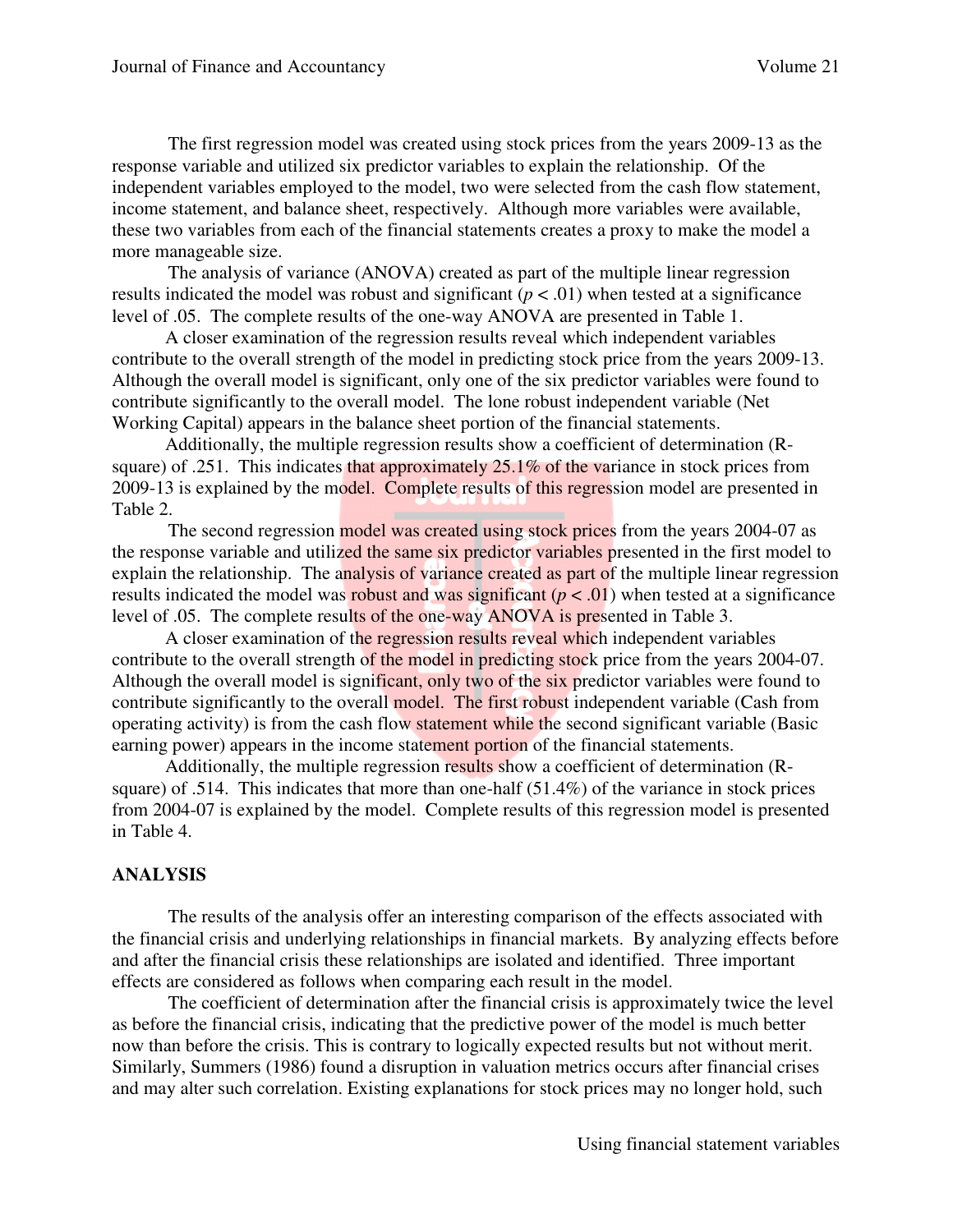that model effectiveness changes. For this model the relationship is stronger, suggesting a better predictive capacity but also revealing underlying disruptions.

Second, the statistical significance of specific independent or predictor variables has changed. In the output before the financial crisis, net working capital was statistically significant but not afterwards. The 2009-2013 output found that cash from operating activity and basic earning power were significant. Daghestani, Payne and Castater (2013) considered similar impacts when analyzing price growth persistence and firm size. Our analysis suggests that firm size as measured via total assets in the basic earning power formula plays a role, but only to the extent when measured with EBIT. Interestingly, a variation of earnings was not significant in the model until after the crisis (evidenced by the impact of basic earning power in supporting results reported by Bali, Demirtas and Tehranian in 2008), but turning on its head the purported relationship found by that research before the crisis.

Lastly, the directional impact of the statistically significant predictor variables suggests a mixed, but important effect when measuring before and after relationships. While the research of Giannikos, Guirguis, and Suen (2013) found that a pre-crisis and post-crisis measurable impact of credit default swaps existed, this research suggests that more risk was perhaps being taken rather than less risk during and after the crisis. A negative relationship between cash associated with operating activities indicates that lower levels of cash on hand as part of operations is associated with higher stock prices, and higher levels of cash with lower stock prices. This relationship extends to the relationship of total current liabilities, where higher levels denote more risk, and stock prices, where the correlation is almost statistically significant at the .10 level.

### **RECOMMENDATIONS FOR FUTURE RESEARCH**

 Comparing the regression results and models between the two time periods provided a quantitative method to examine any similarities and differences upon stock price. One regression model indicated a more robust association between the chosen independent variables and stock. However, with any quantitative-based research study, certain limitations and parameters are accepted and followed. One of the most important limitations is the length of the study which must adhere to space regulations in a respective academic journal or publication. Future studies can include other considerations to enhance this subject area and contribute to the existing literature.

 First, additional predictor variables can be utilized and added to the regression model to predict stock price. For this research study, two independent variables were chosen as a proxy from each of the three financial statements (cash flow, income, and balance sheet) leading to a model employing six independent variables. These additional variables are readily available and could be added to the model to examine if the strength of the model is increased. This action would lead to a significantly larger model with more predictor variables.

 Second, this research study utilized a multiple linear regression format to examine the data but other regression techniques are available. Examples of other regression models that could be employed in future models to assist in predicting stock price could include stepwise or time series regression. One of the strengths of a model created from a stepwise regression analysis is that variables are added or removed from a model based solely on the *t-*statistics of their respective estimated coefficients, which in many cases leads to a more robust model. In a time-series model, the analysis is performed on the same observational unit (stock price) at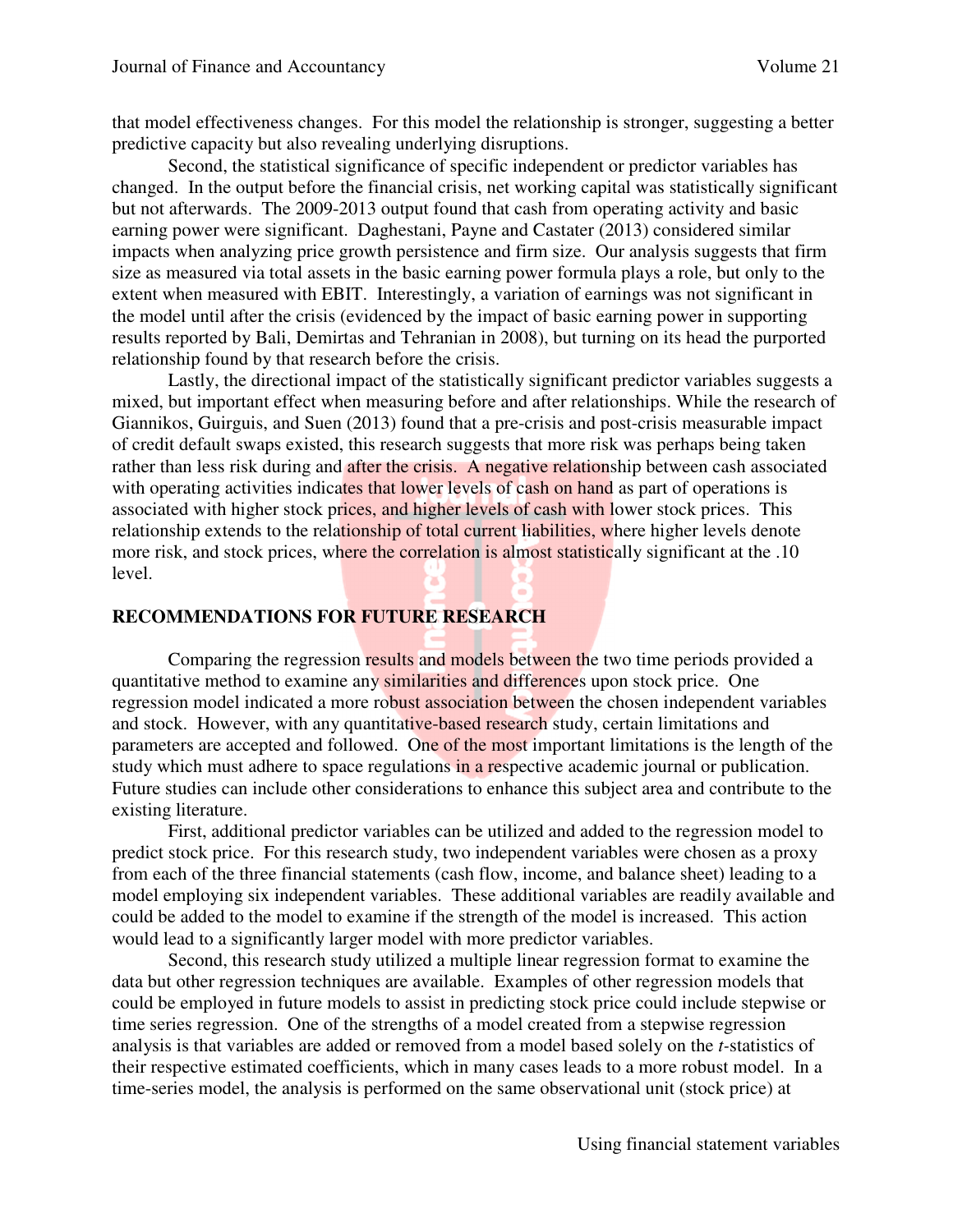multiple time periods. This would be very useful at identifying changing associations over various data years.

 Third, as more historical data becomes available it would be prudent to add to the years collected and perform identical regression procedures employing more current time periods. In many cases, historical data becomes outdated rather quickly when the time of completing an article, lead time for review, and lag time for publication is considered. Diligence in finding and collecting the most current data is crucial in time-sensitive areas such as stock prices and financial statement variables.

# **REFERENCES**

- Aizenman, J. and Pasricha, G. (2012) Determinants of Financial Stress and Recovery during the Great Recession, *International Journal of Finance and Economics*, 17:347-372.
- Bali, T., Demirtas, K. & Tehranian, H. (2008). Aggregate Earnings, Firm-Level Earnings, and Expected Stock Returns, *The Journal of Financial and Quantitative Analysis*, 43(3), pp. 657-684.
- Balke, N. & Wohar, M. (2006). What Drives Stock Prices? Identifying the Determinants of Stock Price Movements, *Southern Economic Journal*, 73(1), pp. 55-78.
- Brunnermeier, M. (2008). Deciphering the Liquidity and Credit Crunch 2007-08, *NBER Working Paper Series*, Working Paper 14612.
- Daghestani, A, Payne, B., & Castater, N. (2013). A Risk-Return Analysis of those Firms Ranked Highest for Price Growth Persistence in a Time of Economic Recession, *Journal of Financial and Economic Practice*, 13.
- Demyanyk, Y. & Van Hemert, O. (2011). Understanding the Subprime Mortgage Crisis*, The Review of Financial Studies*, 24(6), The Academic Analysis of the 2008 Financial Crisis, pp. 1848-1880.
- Ehrhardt, M.C., and Brigham, E. F. (2011). *Corporate Finance: A Focused Approach*, 4<sup>th</sup> *Edition*. South-Western: Cengage Learning.
- Estrella, A. & Mishkin, S. (1998). Predicting U.S. Recessions: Financial Variables as Leading Indicators, *The Review of Economics and Statistics*, 80(1), pp. 45-61.
- Giannikos, C., Guirguis, H. & Suen, M. (2013). The 2008 Financial Crisis and the Dynamics of Price Discovery among Stock Prices, CDS Spreads, and Bond Spreads for U.S. Financial Firms, *The Journal of Derivatives*.
- Nordhaus, W. (2002). The Recent Recession, The Current Recovery, and Stock Prices, *Brookings Papers on Economic Activity*, 1:2002, 199-220.
- Payne, B., Wiggenhorn, J. & Daghestani, A. (2008) On the Financial Characteristics of Firms that Experienced the Highest Levels of Stock Price Stability in a Period of Economic Recession, *Academy of Accounting and Financial Studies Journal*, 12(2).
- Spiegel M. (2011). The Academic Analysis of the 2008 Financial Crisis: Round 1, *The Review of Financial Studies*, 24(6), The Academic Analysis of the 2008 Financial Crisis, pp. 1773- 1781.
- Summers, L.H. (1986). Does the Stock Market Rationally Reflect Fundamental Values? *Journal of Finance*, *41(3)*, pp. 591-601.
- Tong, H. and Wei, S. (2011). The Composition Matters: Capital Inflows and Liquidity Crunch during a Global Economic Crisis, *The Review of Financial Studies*, 24(6), The Academic Analysis of the 2008 Financial Crisis, pp. 2023-2052.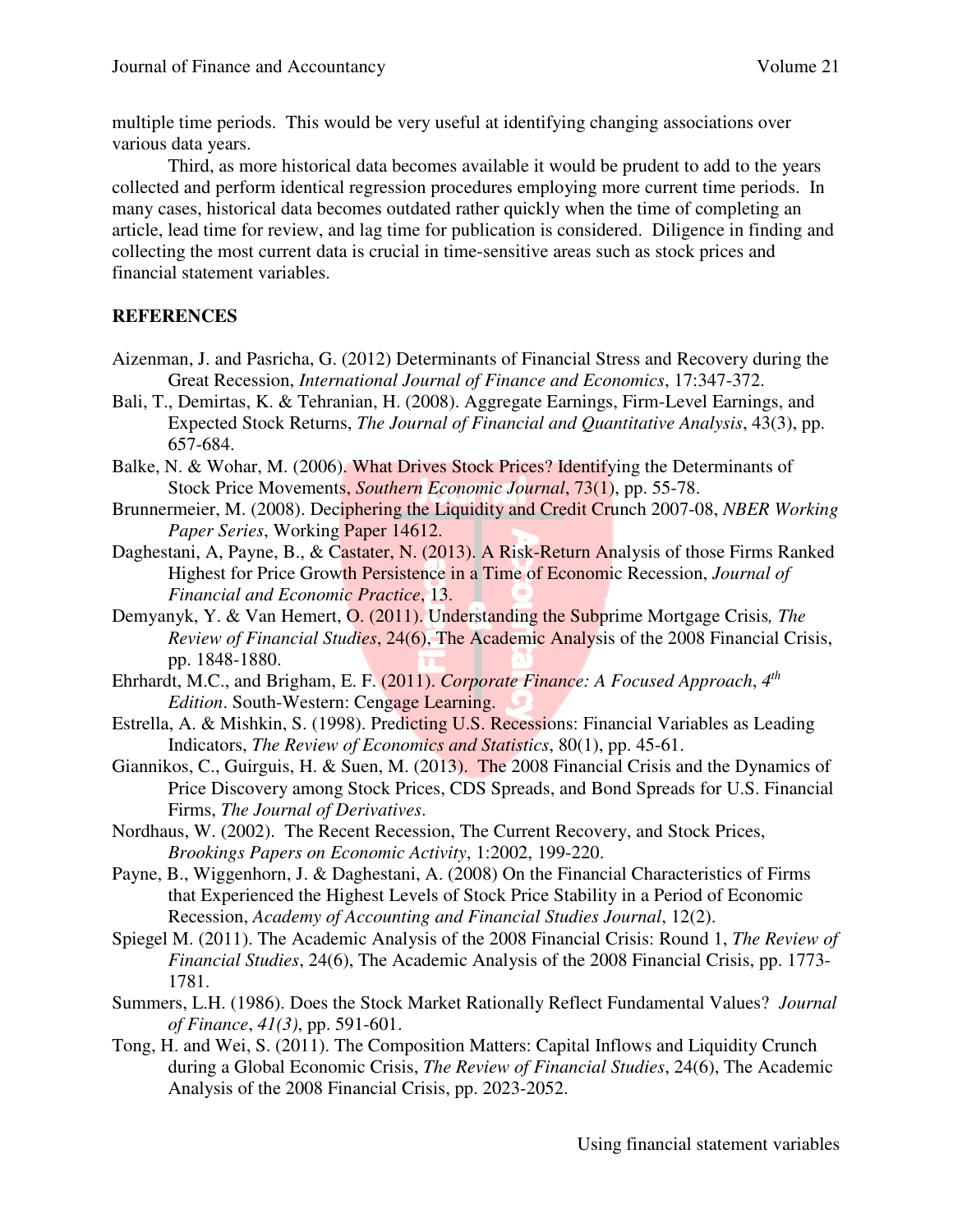- Velinov, A. & Chen, W. (2015) Do Stock Prices Reflect Their Fundamentals? New Evidence in the Aftermath of the Financial Crisis, *Journal of Economics and Business*, 80 (2015) 1-20
- Zhang, S. (2015) Investment in innovation and stock price behavior Lessons from the U.S. financial crisis: research findings, *Journal of Financial Management and Analysis*, 28(2): 1-20

# **APPENDIX**

# **TABLE 1 – ANOVA RESULTS FOR STOCK PRICE (2009-13)**

| <b>SOURCE</b> | DF | <b>SUM OF SQUARE</b> | <b>MEAN SOUARE</b> |      | <i>p</i> -VALUE |
|---------------|----|----------------------|--------------------|------|-----------------|
| Regression    |    | 18,201.2             | 3,033.54           | 3.53 | p < 01          |
| Error         | 63 | 54,195.4             | 860.25             |      |                 |
| Total         | 69 | 72,396.6             |                    |      |                 |

# **TABLE 2 – REGRESSION RESULTS FOR STOCK PRICE (2009-13)**

| <b>REGRESSION VARIABLES</b>      | <b>COEFFICIENT</b> | $t-$             | $p-$         | $R-$          |
|----------------------------------|--------------------|------------------|--------------|---------------|
|                                  |                    | <b>STATISTIC</b> | <b>VALUE</b> | <b>SQUARE</b> |
| Stock Price (2009-13)            |                    |                  |              | .251          |
| Constant                         | 70.50              | 6.35             | p < .01      |               |
| Cash – Operating Activity        | $-0.0017$          | $-0.09$          | .927         |               |
| Cash – Financing Activity        | $-0.0046$          | $-0.28$          | .778         |               |
| <b>Net Sales</b>                 | $-0.00046$         | $-0.13$          | .895         |               |
| <b>Basic Earning Power</b>       | $-8.20$            | $-0.30$          | .768         |               |
| <b>Total Current Liabilities</b> | 0.0040             | 0.26             | .799         |               |
| Net Working Capital              | $-0.00305$         | $-2.29$          | $.025*$      |               |

\* significant at the .05 level

# **TABLE 3 – ANOVA RESULTS FOR STOCK PRICE (2004-07)**

| SOURCE     | DF | <b>SUM OF SQUARE</b> | <b>MEAN SOUARE</b> |      | $p$ -VALUE |
|------------|----|----------------------|--------------------|------|------------|
| Regression |    | 8,214.9              | 1,369.1            | 8.62 | p < 01     |
| Error      | 49 | 7782.1               | 58.1               |      |            |
| Total      | 55 | 15,997.0             |                    |      |            |

# **TABLE 4 – REGRESSION RESULTS FOR STOCK PRICE (2004-07)**

| <b>REGRESSION VARIABLES</b> | COEFFICIENT |           | $p-$         | $R -$         |
|-----------------------------|-------------|-----------|--------------|---------------|
|                             |             | STATISTIC | <b>VALUE</b> | <b>SOUARE</b> |
| Stock Price (2004-07)       |             |           |              | .514          |
| Constant                    | 37.36       | 9.22      | p < .01      |               |
| Cash – Operating Activity   | $-0.00321$  | $-2.68$   | $.01*$       |               |
| Cash – Financing Activity   | $-0.000855$ | $-0.86$   | .392         |               |